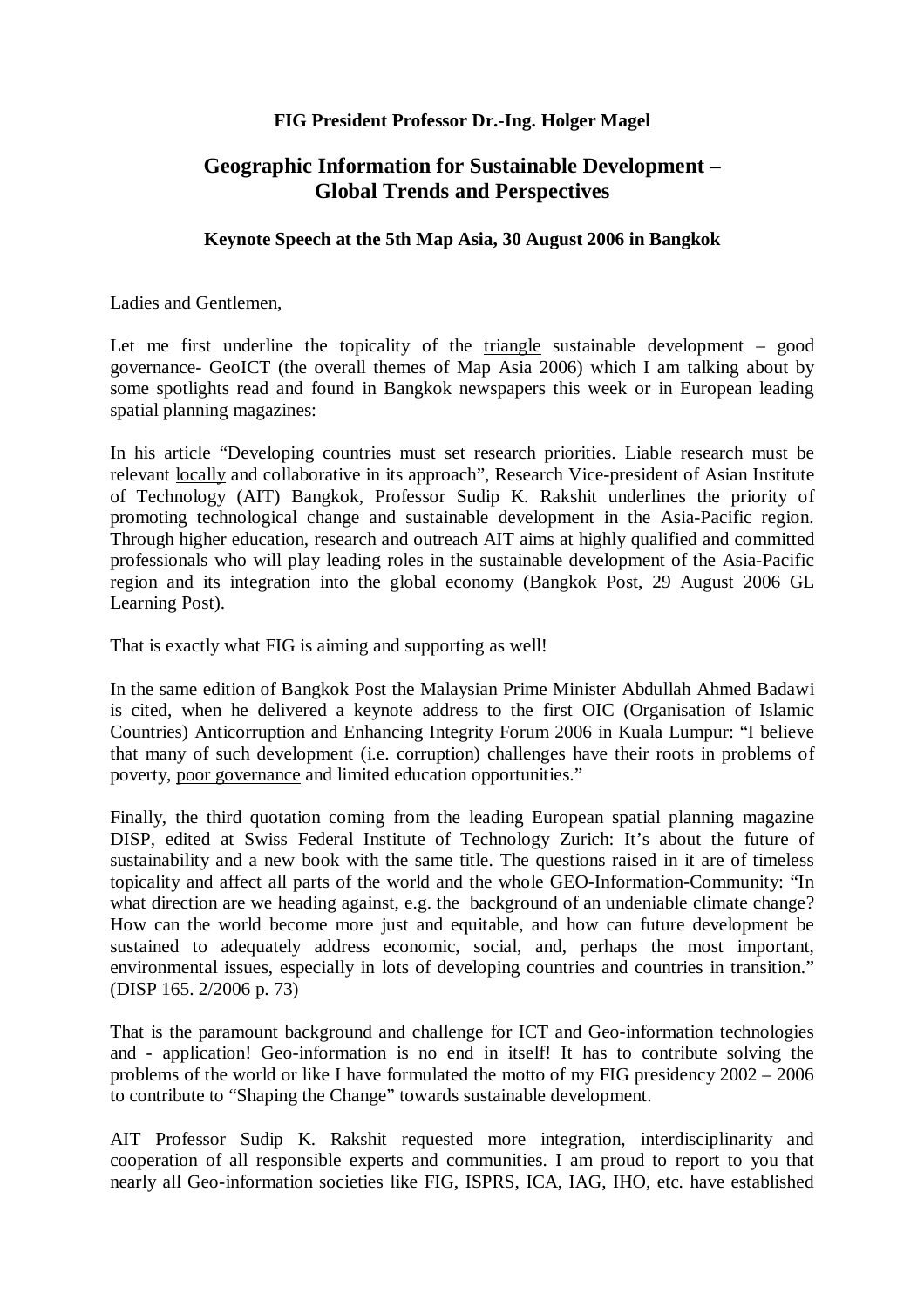the Joint Board of GIS (JBGIS) which currently I am honoured to chair. Its first decisions show very clearly our priorities: We have started with two working groups, one about education in Africa, one about natural risk and disaster management. Next January JBGIS will join Map World Conference in Hyderabad thus demonstrating its commitment to Asia and Pacific Region.

Ladies and Gentlemen, I hope I could make it very clear that nearly all GeoICT aspects and activities are or should be related to the fore mentioned triangle sustainable development including comprehensive land management – good governance including the increasing civil society and role of NGO's – GeoICT.

In the next minutes I would like to invite you to join me for a short but surely incomplete trip through the global world of geographic information and sustainable development as we see it within FIG and its commissions (see **PowerPoint presentation**).

I would like to point out the

#### **GLOBAL GEO-INFORMATION-TRENDS AND PERSPECTIVES**

as they are seen within FIG and its academic members, the Technical University of Munich (TUM) and the University of Natural Resources and Applied Life Sciences (BoKu) Vienna. I thank very much my FIG and university colleagues G. Muggen-huber, R. Mahoney, R. ManSberger, A. Donaubauer and S. Mayr for valuable contributions to these perspectives.

In the field of spatial or (geo)graphic information management the changes that are occurring can best be observed by considering **four** interrelated areas:

- 1. Geo-Tools (GIS-Technology)
- 2. Geo-Data (Spatial Data)
- 3. Geo-Processes / Geo-Businesses / e-Government
- 4. Geo-Cooperation Human Interactions

#### **1. Geo-Tools**

- **Improved Systems** (everybody can use positioning service like GPS, combined with mobile phones, PDAs and mobile GIS systems:
	- increased interoperability
	- increased performance
	- increased functionality
	- decreased size (handhelds)
	- decreased prize
- **New Developments**
	- Web-Mapping / Web Services / Web-GIS
	- e-Commerce / e-Government
	- Location-based Services / mobile GIS solutions
	- High Resolution Satellite images and digital photogrammetric sensors
	- Low cost navigation systems (e.g. car-navigation)
	- Improvements in GNSS

#### • **Improved Network-Services**

- Improved rate of internet penetration in the world
- New web access tools (AJAX, XML)
- Modern image tiling techniques for Web-based 3D-visualisation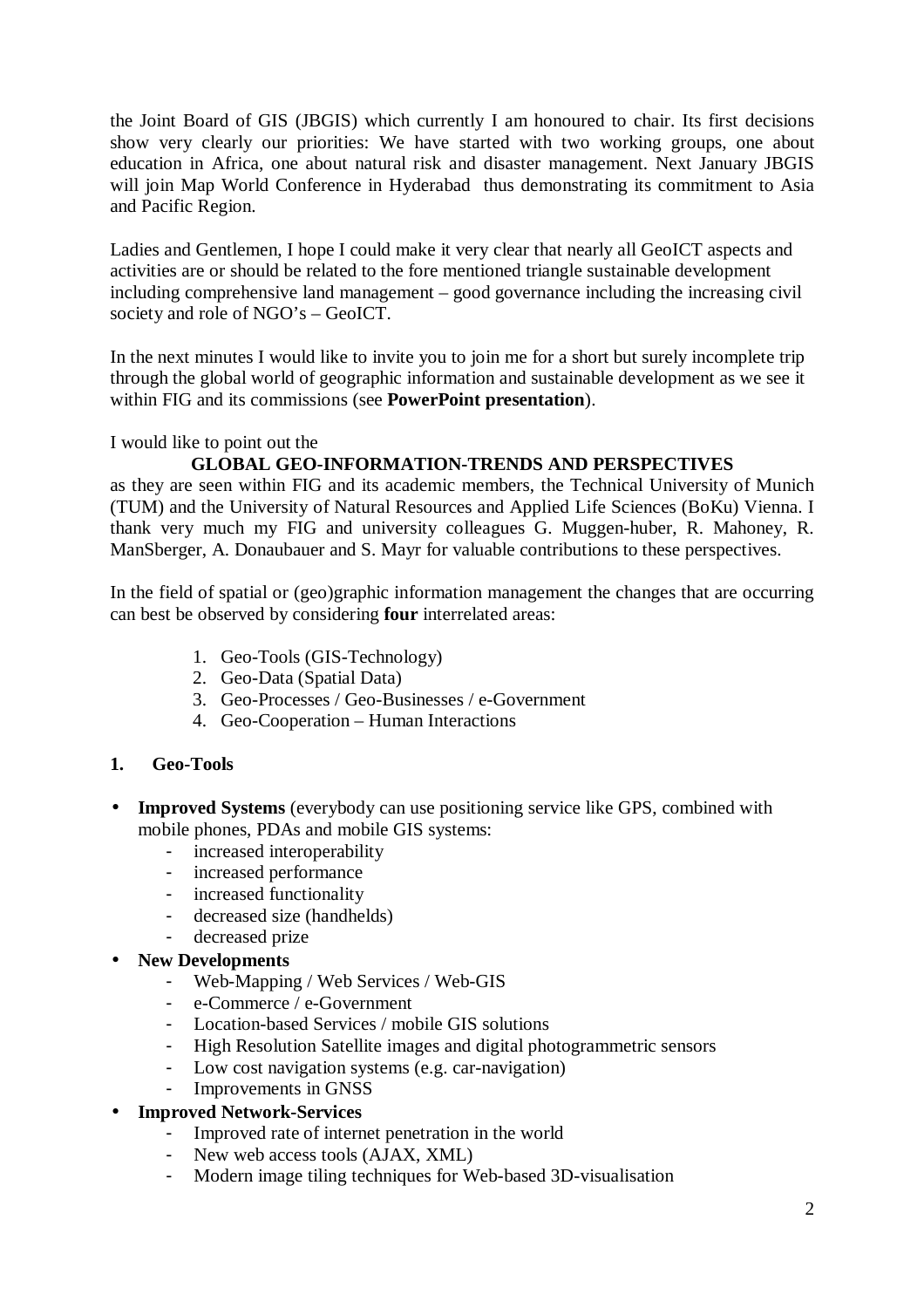- Online access to also cost-free spatial viewers (Google Earth and Microsoft Virtual Earth) for a broad mass as drivers for spatial data infrastructure services
- Future research activities to improve web searching (semantic web, topic maps)

# • **International Standards**

- Interoperability standards are required to allow the merging of different / heterogeneous data sets and to combine geo-date services (e.g. formats, exchange and interoperability; gateways and protocols; communication equipment, software)
- Open Geospatial Consortium (OGC) and the official standardisation organisations (ISO, CEN) address the interoperability issue

# **2. Geo-Data**

#### • **Background**

- "Data are going public" (e-Government, e-Citizen) (s. below diagramme Global Trend)
- Data are referring to rather different reference frames a challenge for experts

#### • **Extension of database-contents**

- Natural resources
- Economic and development oriented data



- investment in data and technology from outside the traditional GIS segment: MICROSOFT VIRTUAL EARTH, GOOGLE EARTH ...
- **Ensuring the Integrity and Validity** of Databases (make available accurate, detailed and reliable geo-information)
- **Need of Query Shells** as a front-end decision support tool for GIS databases to fulfil the various needs of decisions making.
- Filtering data streams to extract meaningful information is needed for environmental monitoring, security, infrastructure operations and transportation applications.

#### • **Metadata**

Metadata describe the data model, the thematic content, quality, geometric accuracy, spatial reference system, quality and administration.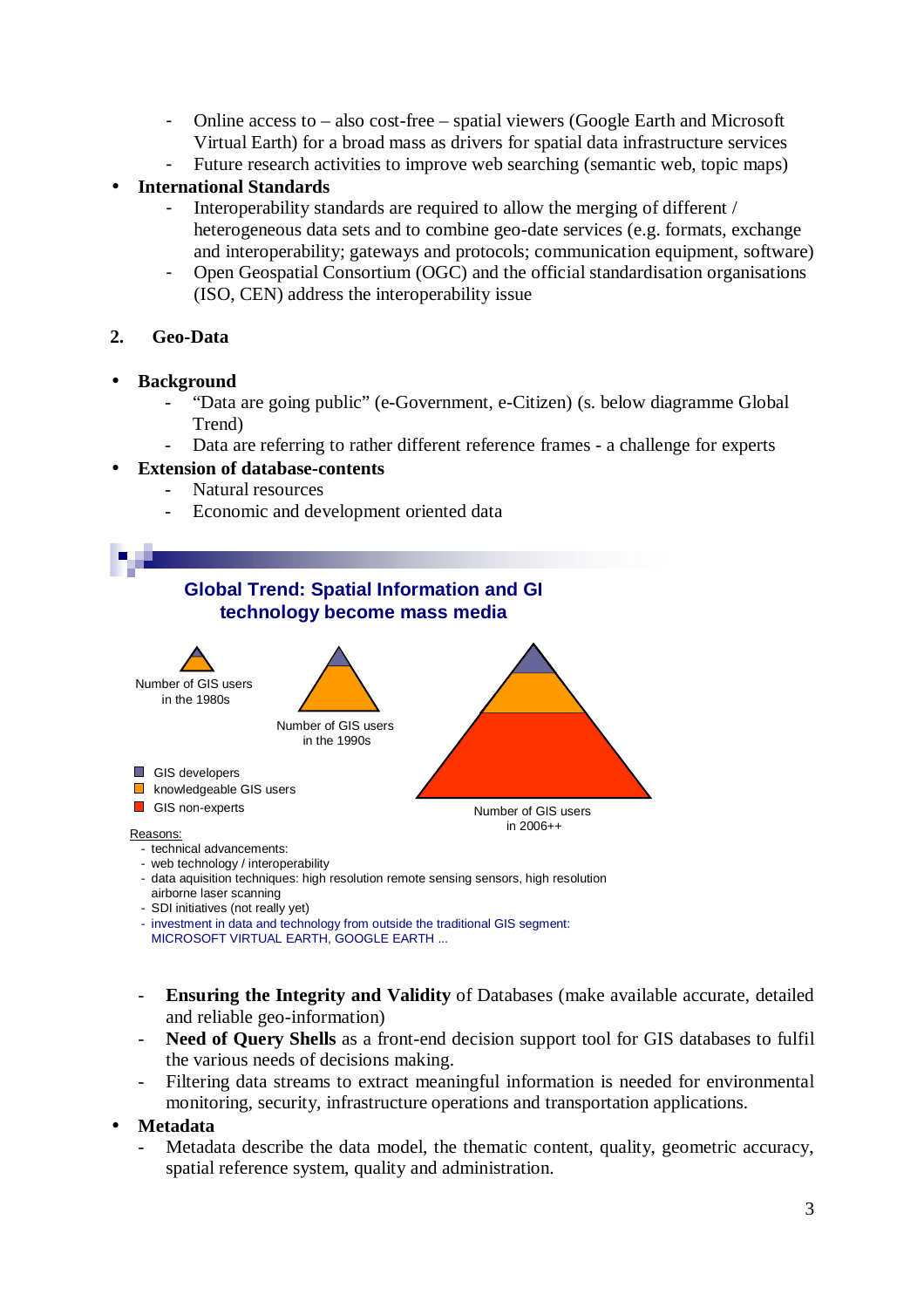- Development of Metadata standards as part of a National Spatial Information Infrastructure (NSII)
- Open access to users for metadata (e.g. INSPIRE)
- The research on Metadata Management of Resource and Environment Spatial Database Metadata is of high priority.

### **3. Geo-Processes / Geo-Businesses / e-Government**

# • **Background**

- National Mapping Agencies were the main producers for GI/Geo-data and public bodies were the main customers
- Now Geo-information/Geo-data is often produced and maintained by companies who want to make a profit
- Sensors are penetrating our world widely with new possibilities of applications (monitoring and controlling)
- **Integration of GIS in mainstream IT:** GIS is now accepted as a mainstream technology within government
- **GIS became a key tool for Sustainable Development** (environmental and natural resource management agencies)
	- GIS is not any longer an end in itself
- **GI as fundamental for security issue** (risk management, emergency management)
- **GI as a market product**
	- Development of an electronic market place on GI products (e-market, e-commerce) Pricing is critical issue in the delivery process of geo-data
- **Paradigm Shift:** Geospatial industry is moving from a technology-driven niche to a customer-orientated service. "Solutions" on demand instead of "Data in the stock"
- **GIS as business tool:** GI is not just a technology it is increasingly part of the way in which commerce, government and academia operate. Approximately 80 % of administrative and economic decisions are based on spatial information.
- **Promoting GI:**
	- GIS is in order to protect our homes, our friends, and our own lives and to organise remedial measures.
	- GIS teaches us how to respect nature and how to understand her actions.
	- GI distributes spatial information to hundreds of millions people almost immediately via Internet GIS/standardised Web-services.
	- Promotion activities are required to raise awareness among potential users about the benefits of using geo-information products.

#### **4. Geo-Cooperation – Human Interactions**

#### • **Background**

- NSDI institutional cooperation is still a weakness it requires cultural change/mental shift
- **Cooperation to get added value:** The collection of information often was done isolated by specific institutions without scrutinising the existing demand of merged data to get added value. This often led to a shortfall in the return on investment
- **New Public Management:** National Mapping Agencies (NMA) introduce(d) business models of the private sector, like project management, management by objectives, cost accounting, and quality management, to achieve a more efficient administration. The